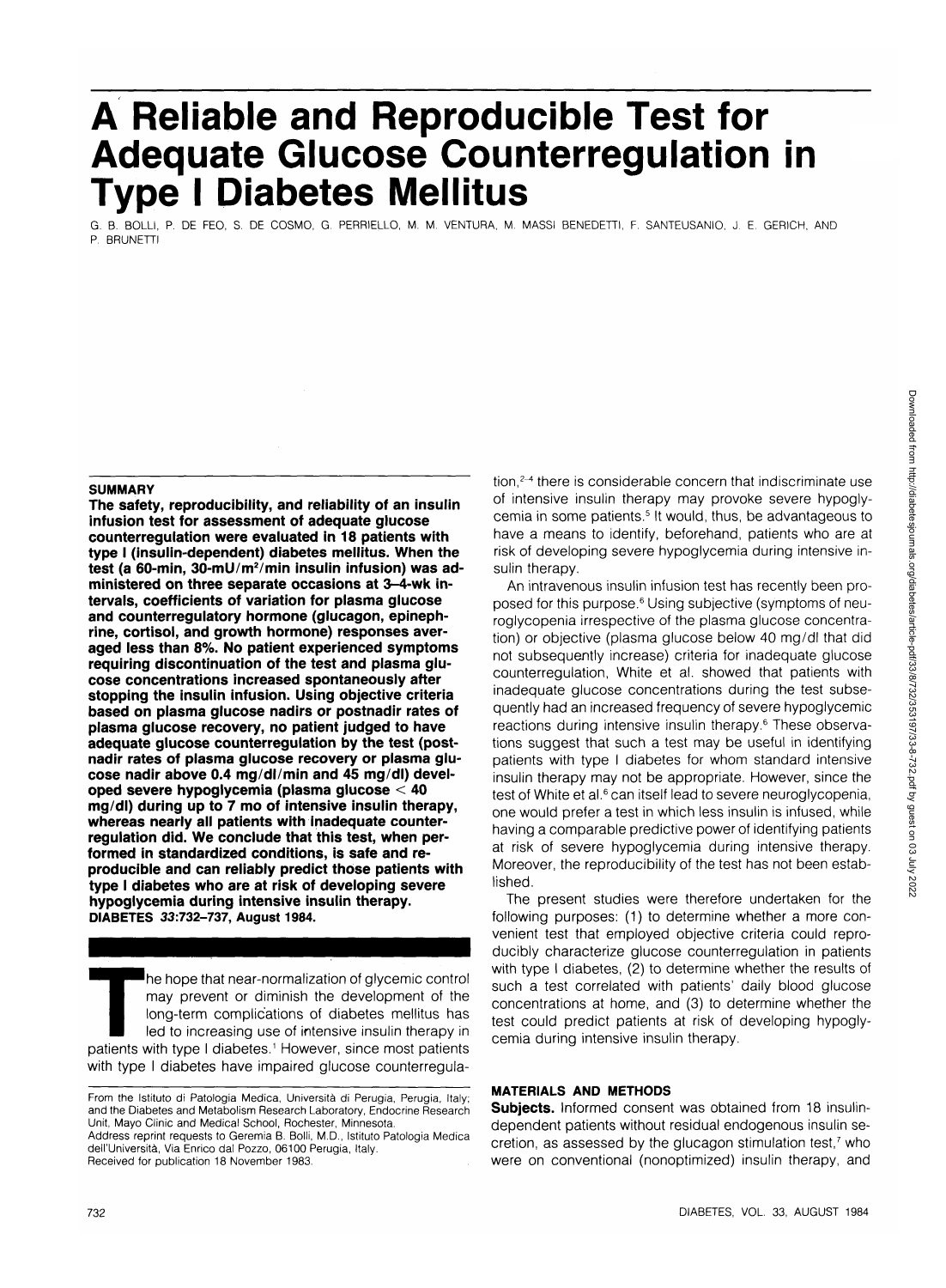### TABLE 1

Clinical features of subjects studied

|                                 | Age<br>(yr) | <b>Diabetes</b><br>duration<br>(yr) | Weight<br>(% ideal<br>body weight) | Usual insulin therapy |                                      |                |                    |
|---------------------------------|-------------|-------------------------------------|------------------------------------|-----------------------|--------------------------------------|----------------|--------------------|
| Subjects                        |             |                                     |                                    | Injections/day        | U/kg/day                             | MGB*<br>(mg/d) | $HbA_1$<br>$(\% )$ |
| Diabetic patients               |             |                                     |                                    |                       |                                      |                |                    |
|                                 | 33          | 0.6                                 | 95                                 | $2 (AR + L; AR + L)$  | $0.41$ <sup><math>\cdot</math></sup> | 180            | 12.3               |
|                                 | 16          | 0.3                                 | 105                                | 1 (L)                 | 0.35                                 | 203            | 14.7               |
| $\frac{2}{3}$                   | 21          | 0.4                                 | 102                                | $2 (AR + L; AR + L)$  | 0.43                                 | 175            | 11.1               |
|                                 | 18          | 0.8                                 | 113                                | $2 (AR + L; AR + L)$  | 0.29                                 | 181            | 12.4               |
| 4567                            | 26          | 1.4                                 | 91                                 | (L)                   | 0.35                                 | 195            | 13.7               |
|                                 | 17          | 0.7                                 | 99                                 | $1 (AR + L)$          | 0.45                                 | 204            | 14.3               |
|                                 | 25          | 4                                   | 102                                | $2(L + L)$            | 0.50                                 | 198            | 13.1               |
| 8                               | 38          | 6                                   | 94                                 | $2(L + L)$            | 0.48                                 | 179            | 12.6               |
| 9                               | 27          | 3                                   | 105                                | $2 (AR + L; L)$       | 0.37                                 | 180            | 13.9               |
| 10                              | 42          | 6                                   | 106                                | 1(L)                  | 0.59                                 | 175            | 13.7               |
| 11                              | 31          | 5                                   | 97                                 | $2(L + L)$            | 0.41                                 | 166            | 12.0               |
| 12                              | 33          | 4                                   | 89                                 | 2 (AR + L; L)         | 0.48                                 | 178            | 13.4               |
| 13                              | 26          | 3                                   | 95                                 | $2(L + L)$            | 0.43                                 | 159            | 10.2               |
| 14                              | 42          | 18                                  | 108                                | 2 (AR + L; L)         | 0.51                                 | 155            | 10.9               |
| 15                              | 36          | 12                                  | 113                                | $2(L + L)$            | 0.39                                 | 162            | 11.4               |
| 16                              | 29          | 14                                  | 97                                 | 1(L)                  | 0.47                                 | 192            | 13.4               |
| 17                              | 39          | 21                                  | 104                                | $2(L + L)$            | 0.38                                 | 184            | 12.2               |
| 18                              | 45          | 19                                  | 101                                | $2 (AR + L; AR + L)$  | 0.31                                 | 161            | 10.5               |
| Mean ± SEM                      | $30 \pm 2$  | $6.6 \pm 2$                         | $101 \pm 2$                        |                       | $0.42 \pm 0.2$                       | $179 \pm 3.5$  | $12.5 \pm 0.3$     |
| Normal<br>subjects<br>$(N = 8)$ | $29 \pm 2$  |                                     | $98 \pm 1$                         |                       |                                      | $104 \pm 4$    | $6.8 \pm 0.1$      |

\*Mean blood glucose (two blood glucose profiles in the week before admission; data from home blood glucose monitoring). fAR, Actrapid MC; and L, Lente insulins (Novo).

from 8 age- and weight-matched normal volunteers (Table 1). The diabetic subjects had no clinical evidence of autonomic neuropathy, as indicated by the normality of their beatto-beat variation in heart rate during deep breathing<sup>8</sup> and lack of orthostatic hypotension (defined as fall in systolic blood pressure  $>$  30 mm Hg).<sup>9</sup>

**Protocols.** Study 1. To assess the reproducibility of the test, all subjects underwent three insulin infusion tests (see below) separated by 20-30 days. During this period, the patients' therapeutic regimens were not altered. Fortuitously, four of the diabetic patients (nos. 8, 10, 11, and 13) had been studied previously (3-6 mo before the present studies) with the insulin infusion test 36-48 h after emergency admissions for acute episodes of diabetic ketoacidosis (DKA, plasma glucose concentration  $> 250$  mg/dl, arterial pH  $< 7.10$ , urinary ketones  $++$ ). This permitted the results of the insulin infusion test immediately after recovery from ketoacidosis to be compared with the results from the other three tests in these patients to evaluate the effects of glycemic control.

Study 2. To determine the correlation of the results of the test with blood glucose concentrations of patients at home and to prospectively evaluate the usefulness of the insulin infusion test as a predictor of severe hypoglycemia during intensive insulin therapy, all of the above diabetic subjects were placed on an intensive insulin regimen that consisted of three daily injections of insulin (regular insulin [Actrapid MC, Novo Industries, Copenhagen, Denmark] at breakfast, regular insulin at lunch, and regular plus lente insulin [Novo] at dinner) to optimize their glycemic control. Patients were treated for up to 7 mo (174  $\pm$  4 days, range 119-196 days) and their frequency of hypoglycemic episodes was determined during home blood glucose monitoring. This was per-

formed by means of a Dextrometer (Ames Division, Miles Laboratories, Elkhart, Indiana): daily fasting blood glucose concentrations and blood glucose profiles (blood glucose 30 min before and 90 min after meals and at midnight) were recorded twice or three times a week in each patient. In addition, the patients checked their blood glucose concentration any time they experienced symptoms suggestive of hypoglycemia. The percent of circulating ketoamine-HbA, (henceforth referred to as simply  $HbA_1$ ) was determined at monthly intervals.

**Insulin infusion test.** Long-acting insulin was discontinued at least 48 h before the study and regular insulin was injected with each meal. On the evening before the test, an intravenous infusion of regular insulin (Actrapid MC U-40, diluted to  $\approx$  0.8 U/ml in 0.9% NaCI containing 0.5% human serum albumin, Immuno S.P.A., Pisa, Italy) was started and continued overnight by means of a syringe pump (Model 2681, Harvard Apparatus Co., Millis, Massachusetts). Adjustments, based on blood glucose measurements every 5-30 min by means of a Dextrometer, were made to maintain blood glucose concentration between 80 and 90 mg/dl until the beginning of the experiment the next morning. Nondiabetic subjects were admitted to the metabolic unit on the morning of the study.

All tests were begun between 9:30 a.m. and 10:30 a.m., with the diabetic and nondiabetic subjects having fasted overnight. The protocol chosen for the insulin infusion test consisted of an insulin infusion regimen similar to the one that we have used in several previous studies.<sup>2,10-13</sup> Regular insulin (Actrapid MC, diluted as above) was infused at the rate of 30 mU/m<sup>2</sup>/min for 60 min; 50% of the basal insulin infusion rate was used from 60 throughout 150 min. Baseline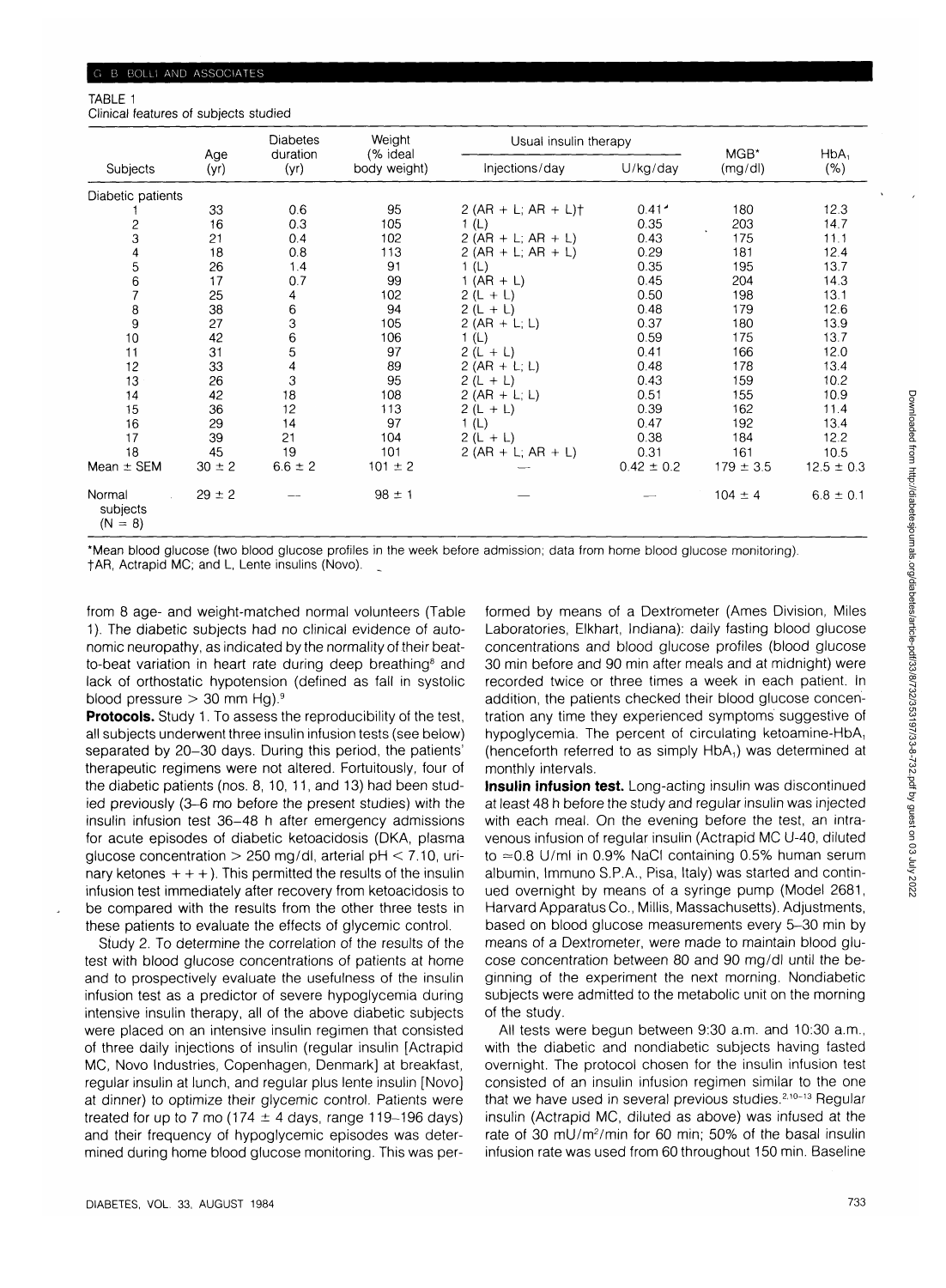#### TEST FOR ADEQUATE GLUCOSE COUNTERREGULATION IN IDDM



**FIGURE 1. Reproducibility of plasma glucose and counterregulatory hormone responses during 3 insulin infusion tests carried out at 20- 30-day intervals in 18 patients with type I diabetes.**

venous blood samples were taken at  $-15$  and 0 min and at 15-min intervals over the next 150 min.

**Analytic methods.** Venous blood samples were obtained for measurement of the concentrations of plasma glucose (Beckman Glucose Analyzer, Beckman Instruments, Fullerton, California), insulin,<sup>14</sup> C-peptide<sup>15</sup> (after plasma extraction with polyethylene glycol), glucagon,<sup>16</sup> epinephrine,<sup>17</sup> norepinephrine,<sup>17</sup> growth hormone,<sup>18</sup> and cortisol<sup>19</sup> by previously described methods. Glycosylated hemoglobin concentration was determined after removal of the labile fraction.<sup>20</sup>

**Statistical methods and calculations.** All data are expressed as mean  $\pm$  SEM. Paired and, when appropriate, unpaired Student's t tests were used for evaluation of statistical significance.<sup>21</sup> The rate of plasma glucose recovery was calculated from the time interval between plasma glu-

#### TABLE 2

Plasma glucose and counterregulatory hormone responses in normal and diabetic subjects<sup>\*</sup>

| in whom the postnadir plasma glucose concentration did not |
|------------------------------------------------------------|
| reach baseline values within 150 min, the glucose increase |
| to the 150-min value was employed. Patients having values  |
| for plasma glucose nadirs below the lowest value found in  |
| normal subjects, or rates of plasma glucose recovery that  |
| were 3 SD below the mean values for normal subjects, were  |
| considered to have abnormal glucose counterregulation.     |

cose nadir and return to baseline. In those diabetic subjects

#### **RESULTS**

**Reproducibility of glucose counterregulation during the insulin infusion test (Figure 1, Tables 2 and 3).** Blood glucose concentrations in the diabetic patients (mean of two blood glucose profiles during the week before each insulin infusion test: 179  $\pm$  4 mg/dl, 191  $\pm$  11 mg/dl, and 187  $\pm$  10  $mq/dl$ ,  $P = NS$ ) and plasma insulin concentrations achieved during each test were virtually identical. The diabetic patients, as a group, had impaired glucose counterregulation as indicated by plasma glucose nadirs and rates of postnadir plasma glucose recovery, which were significantly lower than corresponding values in the nondiabetic subjects (Table 2). However, diabetic subjects (nos. 1-6) with a short duration of diabetes  $(< 1.5$  yr) had normal glucose counterregulation, whereas those with a longer duration of diabetes (nos. 7-18) showed impaired counterregulation (Table 2). Plasma glucose and counterregulatory hormone responses during each test were highly reproducible, as indicated by the high coefficients of correlation and the low coefficients of variation found between the results of each test (Table 3).

**Effects of antecedent glycemic control (comparison of results of the insulin infusion test immediately after recovery from DKA) (Figure 2).** During the insulin infusion test carried out soon after DKA, plasma glucose concentrations at the nadir (77  $\pm$  7 mg/dl) and at 150 min (133  $\pm$  12 mg/dl) were greater than respective values during the other three tests (37  $\pm$  4 and 69  $\pm$  7 mg/dl, P < 0.05). After DKA, baseline plasma glucagon (125  $\pm$  8 versus 92  $\pm$  3 pg/ml,  $P < 0.05$ ), epinephrine (103  $\pm$  13 versus 51  $\pm$  7 pg/ml, P < 0.05), cortisol (9.4  $\pm$  0.2 versus 6.4  $\pm$  0.1  $\mu$ g/dl, P < 0.05), and growth hormone (4.1  $\pm$  1.2 versus 1.3  $\pm$  0.5 ng/ ml,  $P < 0.05$ ) were all greater than values observed before

|                                                        | Normal subjects       | Diabetic subjects |                     |                   |  |
|--------------------------------------------------------|-----------------------|-------------------|---------------------|-------------------|--|
|                                                        | $(N = 8)$             | $(nos. 1-18)$     | $(nos. 1-6)$        | $(nos. 7-18)$     |  |
| Plasma glucose nadir<br>(mq/d)                         | 48<br>士               | ± 2†<br>41        | 49<br>-2<br>士。      | ± 2†<br>37        |  |
| Rate of plasma glucose recovery<br>(mq/dl/min)         | $0.55 \pm$<br>0.02    | $0.37 \pm 0.03$ † | $0.55 \pm$<br>0.03  | $0.29 \pm 0.01$ † |  |
| Plasma glucagon response<br>(AUC, ng/ml/150 min)       | 5.9 $\pm$<br>0.2<br>, | $2.4 \pm 0.61$    | 0.4<br>5.7 $\pm$    | $0.73 \pm 0.12$ t |  |
| Plasma epinephrine response<br>(AUC, ng/ml/150 min)    | $25.8 \pm$<br>2.3     | $20.1 \pm 1.9$    | $26.2 \pm 2.5$      | ± 2†<br>17        |  |
| Plasma growth hormone response<br>(AUC, ng/ml/150 min) | ± 111<br>908          | ±66<br>1101       | 966<br>± 112        | 1170<br>±77       |  |
| Plasma cortisol response<br>(AUC, ng/dl/150 min)       | 339<br>36<br>士。       | ± 26<br>254       | 335<br>-38<br>$\pm$ | 214<br>$± 28+$    |  |

\*Mean of 3 insulin infusion tests; AUC, area under curve above baseline.

 $FP < 0.05$  versus normal subjects.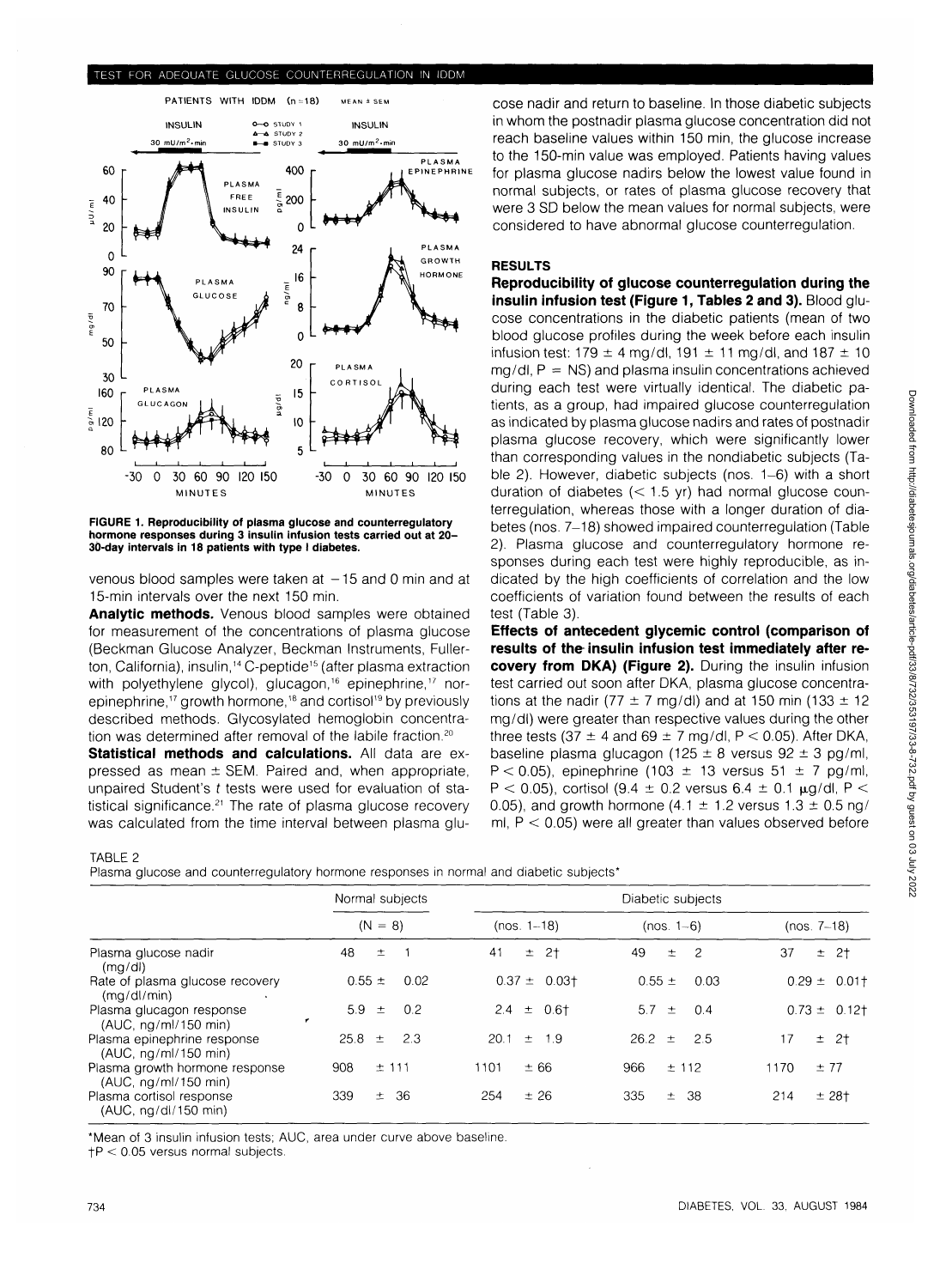#### TABLE 3

Coefficients of correlation of changes in plasma glucose and counterregulatory hormone response during insulin infusion tests in diabetic subjects

|                                                | Correlation coefficients |               |               |                              |
|------------------------------------------------|--------------------------|---------------|---------------|------------------------------|
|                                                | Study 1 vs. 2            | Study 1 vs. 3 | Study 2 vs. 3 | Coefficients<br>of variation |
| Plasma glucose nadir<br>(mq/d)                 | $0.89 +$                 | $0.89 +$      | $10.72*$      | $6.7 \pm 0.5$                |
| Rate of plasma glucose recovery<br>(mq/dl/min) | $0.79*$                  | $0.89 +$      | $0.57*$       | $4.8 \pm 0.4$                |
| Plasma glucagon response<br>(AUC)              | $0.82 +$                 | $0.85 +$      | $0.88 +$      | $5.1 \pm 0.9$                |
| Plasma epinephrine response<br>(AUC)           | $0.87 +$                 | $0.93 +$      | $0.80*$       | $7.3 \pm 0.6$                |
| Plasma growth hormone response<br>(AUC)        | $0.90 +$                 | $0.91 +$      | $0.97+$       | 9<br>$\pm$ 1.3               |
| Plasma cortisol response<br>(AUC)              | $0.90 +$                 | $0.97+$       | $0.88 +$      | $12.1 \pm 1.6$               |
| $*2D \times 0.01$                              |                          |               |               |                              |

 $*$ 2P  $<$  0.01.  $12P < 0.001$ 

the other three tests. During the test, plasma glucagon responses were greater after DKA while plasma cortisol and growth hormone increased similarly in all four tests. Thus, glucose counterregulation appeared to be more improved after a period of severe deterioration of glycemic control than during mere suboptimal glycemic control.

**Relationships between the results of the insulin infusion tests and blood glucose levels during intensive insulin therapy.** Intensive insulin therapy resulted in improved glycemic control, as indicated by the decrease in mean daily blood glucose (186  $\pm$  8 mg/dl versus 135  $\pm$  2 mg/dl,  $P < 0.05$ ) and percent HbA<sub>1</sub> (12.5  $\pm$  0.3 versus 9.6  $\pm$  0.1%,  $P < 0.05$ ). Daily insulin doses required to obtain improved glycemic control were greater than those used during nonoptimized therapy (0.62  $\pm$  0.02 versus 0.42  $\pm$  0.02 U/kg,  $P < 0.05$ ).

In the whole group of diabetic subjects, a total number of 380 episodes of blood glucose values  $<$  60 mg/dl were recorded, with a frequency of  $0.70 \pm 0.12$  episodes/100 person-days. The diabetic subjects who had abnormal glucose counterregulation in terms of lower plasma glucose nadirs or slower postnadir rates of plasma glucose recovery during the insulin infusion tests (nos. 7-18) had a frequency of hypoglycemia (1.54 episodes/100 person-days) that was at least 14 times the frequency (0.11 episodes/100 patientdays) in the patients with normal glucose counterregulation (nos. 1-6). When the frequency of blood glucose values between 50 and 60 mg/dl, between 40 and 50 mg/dl, and below 40 mg/dl were determined in each patient, there was a significant inverse correlation between the frequency of each subnormal blood glucose value and both the plasma glucose nadir ( $r = -0.65$ ,  $r = -0.72$ ,  $r = -0.66$ , respectively, all  $P < 0.01$ ) and the rates of plasma glucose recovery from hypoglycemia ( $r = -0.83$ ,  $r = -0.84$ ,  $r = -0.86$ , respectively, all  $P < 0.01$ ) during the insulin infusion tests, despite the fact that blood glucose measurements using a reflectance meter can sometimes give unreliable results in the hypoglycemic range.

**Evaluation of objective criteria for predicting the risk of hypoglycemia.** Postnadir plasma glucose recovery rates that were more than 3 SD below the normal mean values (0.4 mg/dl/min) and plasma glucose nadirs below the lowest sessed as objective criteria for their ability to identify patients at risk of developing severe hypoglycemia during intensive insulin therapy. As shown in Figure 3, all diabetic subjects who had a

value observed in the normal subjects (45 mg/dl) were as-

postnadir rate of plasma glucose recovery or a plasma glucose nadir above 0.4 mg/dl/min and 45 mg/dl never had a recorded blood glucose level during intensive insulin therapy below 50 mg/dl, whereas patients with rates of plasma glucose recovery or plasma glucose nadirs below those values frequently had blood glucose levels below 40 mg/dl. Thus, these objective criteria appear to be reliable for identifying patients who are at risk for developing hypoglycemia during intensive insulin therapy.



**FIGURE 2. Plasma glucose and counterregulatory hormone responses to 3 insulin infusion tests carried out during suboptimal glycemic control (before DKA), and 36-48 h after an emergency admission for diabetic ketoacidosis in 4 patients with type I diabetes.**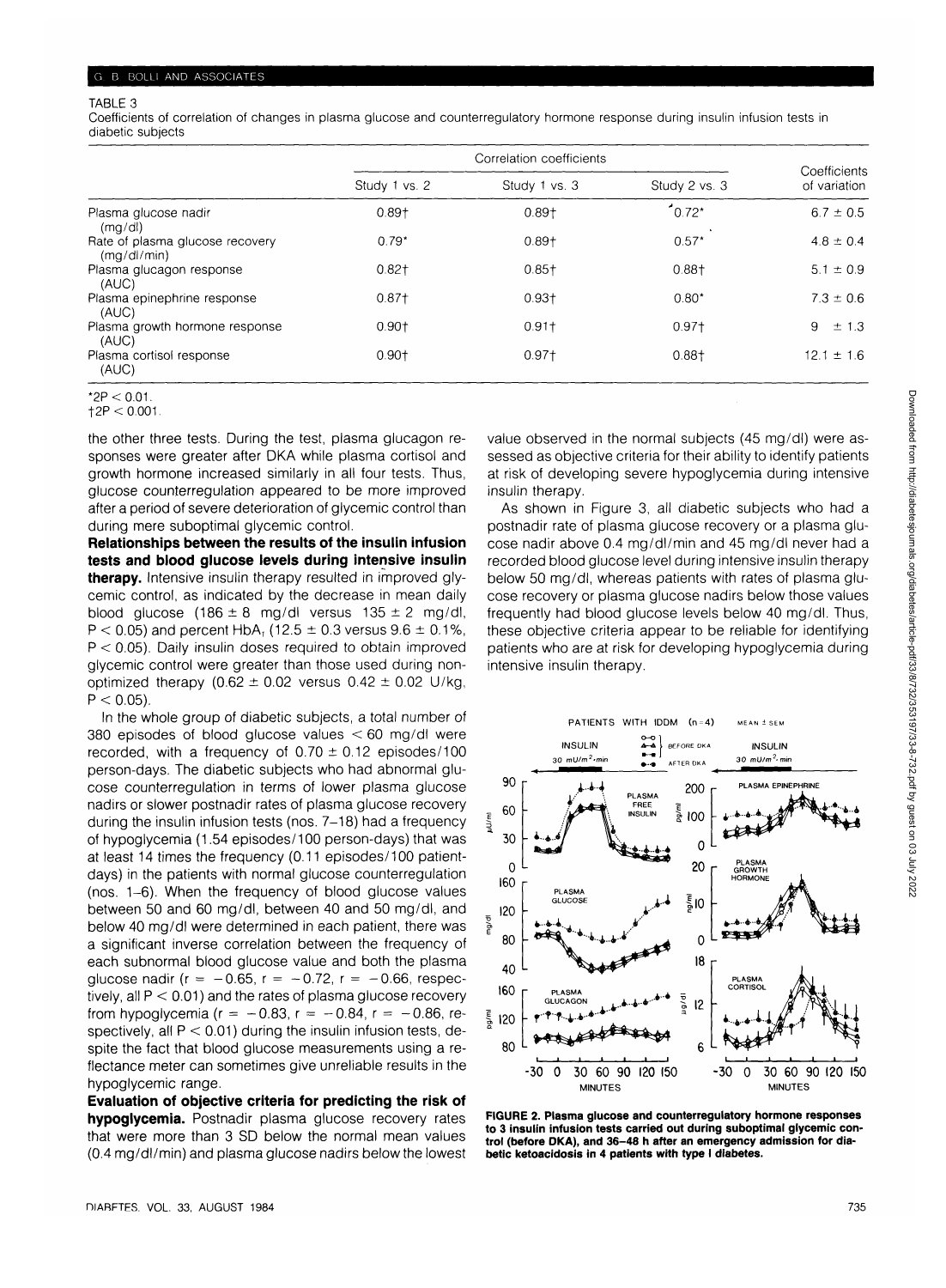#### fEST FOR ADEQUATE GLUCOSE COUNTERREGULATION IN IDDM



**J 0 FIGURE 3. Relationship between frequency of hypoglycemia (home blood glucose monitoring) and plasma glucose nadir (right) and postnadir plasma glucose recovery (left) during the insulin infusion test in 18 patients with type I diabetes.**

# **DISCUSSION**

The present study demonstrates that an insulin infusion test, when performed under carefully controlled conditions, is a highly reproducible assessment of glucose counterregulation in patients with type I diabetes mellitus and can reliably predict patients at risk of developing severe hypoglycemia during intensive insulin therapy. When patients with type I diabetes were given the test on three separate occasions, plasma glucose and counterregulatory hormone responses were quite similar with coefficients of variation averaging less than 8%. Moreover, using objective criteria based on values for rates of postnadir plasma glucose recovery and plasma glucose nadir, the test was able to prospectively identify those diabetic patients who would not develop severe hypoglycemia  $(< 40 \text{ rad/d})$  during intensive insulin therapy, and also those patients who were prone to have an increased frequency of abnormally low blood glucose levels (< 60 mg/dl).

Thus, our results support the conclusion of White et al.<sup>6</sup> that such a test should be of value in assessing which patients with type I diabetes are suitable candidates for intensive insulin therapy. Moreover, our study establishes objective criteria for discriminating between patients who are and are not prone to develop severe hypoglycemia.

It is important to point out certain differences between the insulin test used in the present study and that used by White et al.<sup>6</sup> White et al. infused insulin at a rate of 40 mU/kg/h for 90 min, which resulted in plasma free insulin levels in diabetic subjects  $> 100 \mu U/ml$ , whereas we infused insulin for only 60 min at a rate of 30 mU/m<sup>2</sup> /min, which resulted in plasma insulin levels of approximately 60  $\mu$ U/ml, as previously reported.<sup>22</sup> In the study of White et al., the test had to be discontinued in three patients because of symptoms of neuroglycopenia, and other patients had prolonged hypoglycemia. With our insulin infusion, the test did not have to be aborted in any patient; none of the patients had symptomatic neuroglycopenia and all patients had spontaneous recovery from hypoglycemia. Thus, use of our insulin infusion rate appears to be safer and better tolerated while being no less effective in identifying patients at risk of developing severe hypoglycemia during intensive insulin therapy.

We therefore recommend a 60-min insulin infusion at the rate of 30 mU/m<sup>2</sup>/min with determinations of plasma glucose values at 15-min intervals up to 30, 45, 60, 75, and 90 min.

Although the rate of postnadir plasma glucose recovery and plasma glucose nadir appeared to be equally effective parameters for predicting risk for hypoglycemia, we recommend use of the plasma glucose nadir, since, after it has been reached (usually before 75 min), the test can be terminated, thus shortening both the time required and any accompanying discomfort to patients.

It should be emphasized that the validity of this test requires strict attention to its performance under carefully controlled conditions, i.e., having baseline plasma glucose concentrations in the normoglycemic range (80-100 mg/dl), having patients withdraw from their intermediate- or longacting insulin, and not performing the test on patients in severely poor control. Initial hyperglycemia or hypoglycemia would render-the absolute criteria of the test meaningless. Moreover, persistence of the effect of previously injected intermediate- or long-acting insulin may falsely lead to the conclusion that glucose counterregulation was inadequate. Finally, since patients recently in very poor control may be resistant to insulin due to increased circulating levels of counterregulatory hormones, performance of the test on such patients may give the false impression of adequate glucose counterregulation. However, mere suboptimal glycemic control (HbA, up to 14%) or optimization of therapy should not affect the results of the test.<sup>10</sup>

In summary, when performed under standardized conditions, a 60-min, 30-mU/m<sup>2</sup>/min infusion of insulin provides a safe and reproducible assessment of glucose counterregulation in patients with type I diabetes mellitus. This test appears to be able to identify, beforehand, patients at risk of developing severe hypoglycemia during intensive insulin therapy.

# **ACKNOWLEDGMENTS**

The superb editorial assistance of Pat Voelker and Cheryl Collins is gratefully acknowledged. Dr. G. B. Bolli is the recipient of an International Research Fellowship from the Fogarty International Center (NIH, 1FO5-2-93229) of the Diabetes and Metabolism Laboratory, Endocrine Research Unit, Departments of Medicine and Physiology, Mayo Clinic and Medical School, Rochester, Minnesota, and of a grant from the Italian Diabetes Association. This work was supported by the Consiglio Nazionale delle Ricerche (C.N.R. finalized